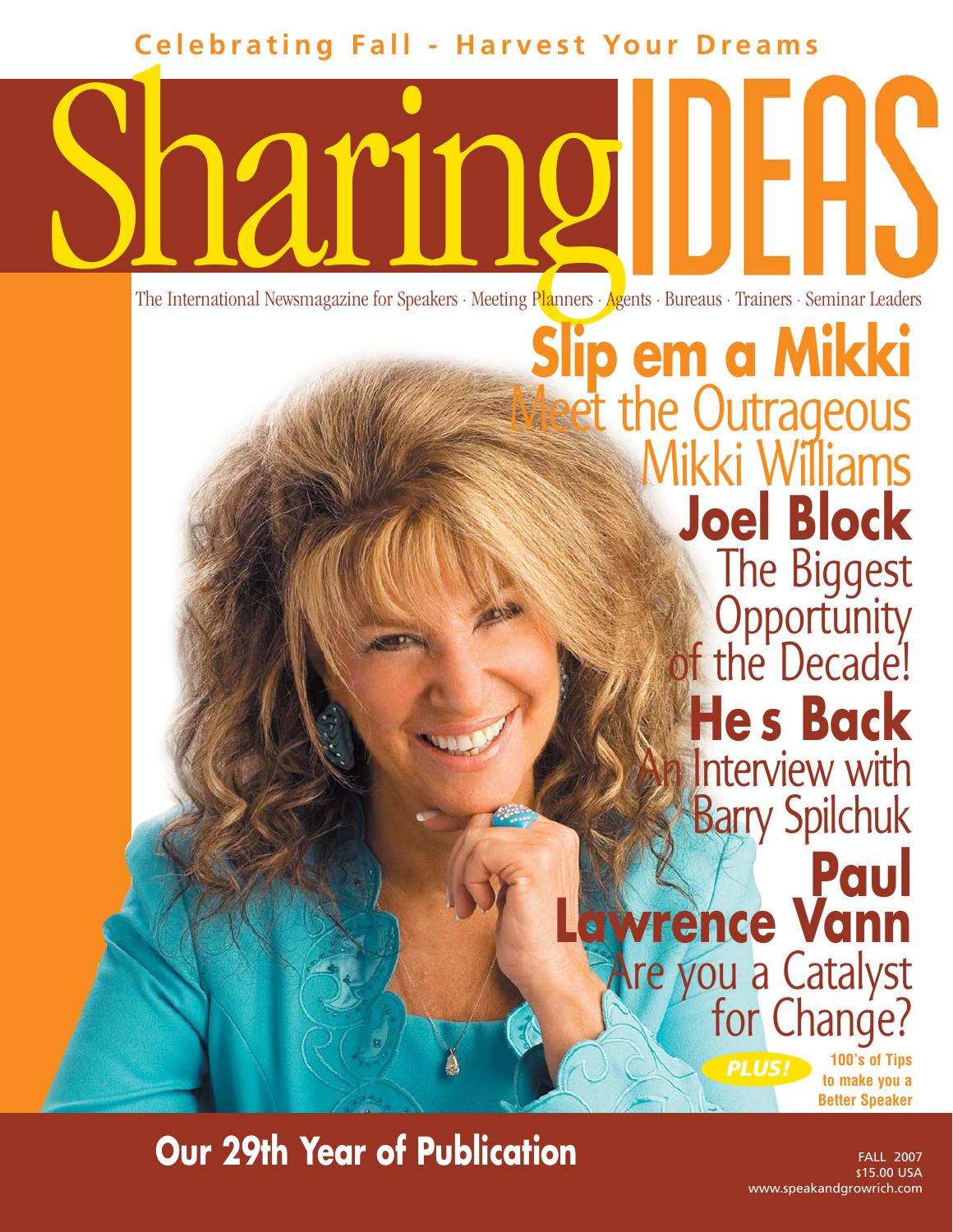**MEET***Mikki Williams*

# **The Speaker that Lifts You Up and Won't Let You Down**

**Why did you decide to become a speaker?** I am a serial entrepreneur, I built 9 businesses and love the building/growing phase and then it's time to move on. I thrive on new challenges and the creative process. I took time off, traveled, and decided it was time to try something new,

but

what? Couldn't figure it out till one day I came up with four. Travel, I had never done much of it, Glamour, I crave it, probably left over from my show biz days, People, I love people and… Money, no glass ceiling, my abilities would dictate my revenues, not the industry.

> I spent time trying to figure it out and then went back to college to get my MBA in the hospitality industry thinking I would open a destination spa on the East Coast. It was like the game we played as kids, hot, hotter, hottest. I was getting closer. I loved hotels. It had all my objectives except the financial one so I networked till I found out about meeting planning and went to DC to get certified. Networked again, till I heard about professional speaking and found my home in the New York Chapter.

### **What launched your speaking career?**

I was coming out of the fitness industry; when one day, an aerobics instructor brought her husband to my program and he was a principal with Ernst and Young. He asked me to keynote the INC. Magazine Entrepreneur of the Year

banquet that they were sponsoring. I was so excited,

accepted before I even knew how much I would be paid or who I would be speaking to. When I called him back to ask, he said, "You will be speaking to 500 of the Fortune 500 CEO's and he rattled off names like Victor Kiam of Remington Rand, Fred DeLuca of Subway, Stew Leonard". I got off the phone and threw up.

I called him back and asked him what I should wear and he laughed and reminded me to be myself. Back then, I was like

Dolly Parton on steroids, there were more rhinestones on me than all of Las Vegas. Carpe Diem! So there I was, going from aerobic instructors to CEOs' in all my sequin glory. I spoke for two hours and he beamed as I held this tough audience

captive and finished to the biggest standing ovation they ever gave anybody! Needless to say, that one job launched my career into corporations and associations and it has been on a steep curve ever since.

# **You've been affiliated with Vistage International (now NSA's sponsor), tell us about that.**

Vistage (formerly known as TEC, The Executive Committee) is the world's largest CEO membership organization. I first started with them as a speaker; coincidentally I was speaking for the NSA-NY Chapter when a Vistage Chair from New Jersey came in to hear me talk about presentation skills. He asked me to speak for his group of CEO's and I have now been doing that for 14 years and love it. It is literally paid marketing as you are speaking to decision makers. Vistage is now looking for many qualified speakers; it is a great opportunity for all your readers. When I moved from the East Coast to Chicago, I was nominated to be a Chair and now facilitate and coach CEO's and their KEY employees in two of my own groups. Chairing is another amazing opportunity to consider for speakers with a business background.

# **You're known in the speaking world for being "outrageous". How did you make that your brand?**

My mantra is "be outrageous, it's the only place that isn't crowded". I shamelessly admit that I exploit my uniqueness. I've used it to become a brand, from the Slip 'em a Mikki ™to The Speaker with a Thing for Bling™ Rosita Perez told me when I first joined NSA, "Mikki in a world of apples, you are a kumquat". She always affectionately called me that nickname. I don't look corporate, I don't try to, I'm just me…flamboyant, sparkly me, now a Midwesterner with a NY edge, and I'm so comfortable being me. You'll always be remembered and you'll stand out in a sea of similarities. Unique is what separates us as speakers, whether it's by topic, by message or by persona.

# **You named your company Mikki Williams Unlimited. What are the different arms of your business?**

There is the speaking division, which encompasses keynotes, training, seminars, workshops, facilitating, emceeing, and banquets.

My Vistage speaking to the executives is another component. Another division of my company is Life Architecture; helping to design peoples lives and businesses through a